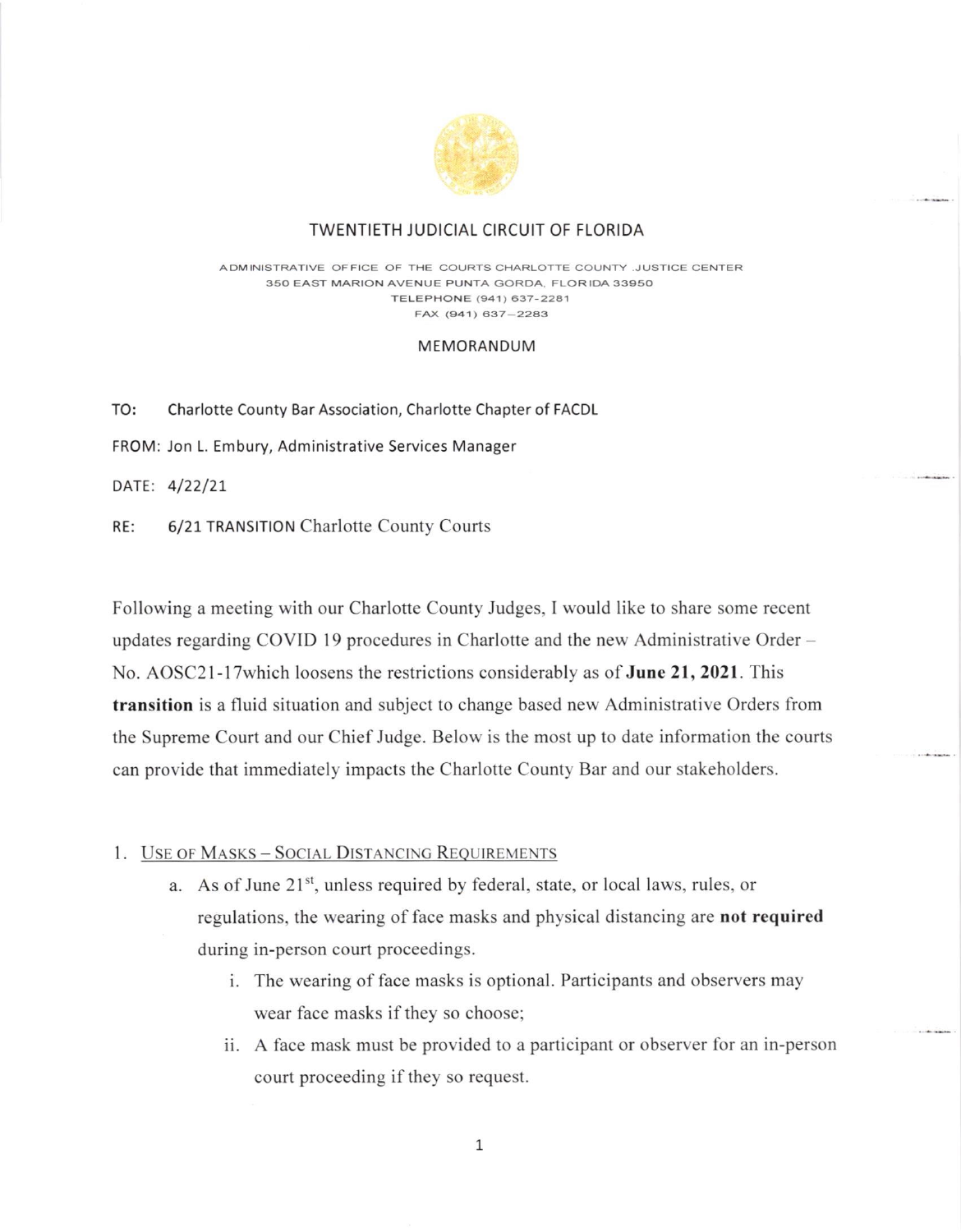- iii. Face masks with clear plastic panels during in-person court proceedings may be used. (Unanswered is the issue of whether, upon request, a clear plastic mask must be provided).
- b. Participants may request to be physically distanced. However, social distancing is not mandatory.
	- i. Each judge is authorized to address the issue as appropriate under the circumstances at the time of the request.

# 2. CONTINUED USE OF TECHNOLOGY IS AUTHORIZED

- a. First, all rules of procedure, court orders, and opinions applicable to court proceedings that limit or prohibit the use of communication equipment for the remote conduct of proceedings shall remain suspended.
- b. Participants who have the capability of participating by electronic means in remote appellate or trial court proceedings must do so.<sup>1</sup>
	- i. Trial court proceedings shall continue to be remotely conducted, as appropriate, to facilitate the efficient and expeditious processing of cases.
	- ii. All rules of procedure, court orders, and opinions applicable to remote testimony, depositions, and other legal testimony, including the aftestation of family law forms, that can be read to limit or prohibit the use of audiovideo communication technology to administer oaths remotely or to witness the attestation of family law forms shall remain suspended.

<sup>&</sup>lt;sup>1</sup> This provision is found at  $\S(3)$  on page 8 of the administrative order. However, Subsection (b) on page 17 states: All other trial court proceedings may be conducted remotely or in person, except that a proceeding must be conducted in person if the presiding judge determines that remote conduct of the proceeding is inconsistent with the United States or Florida Constitution, a statute, or a rule of court, a court order, or an opinion that has not been suspended by administrative order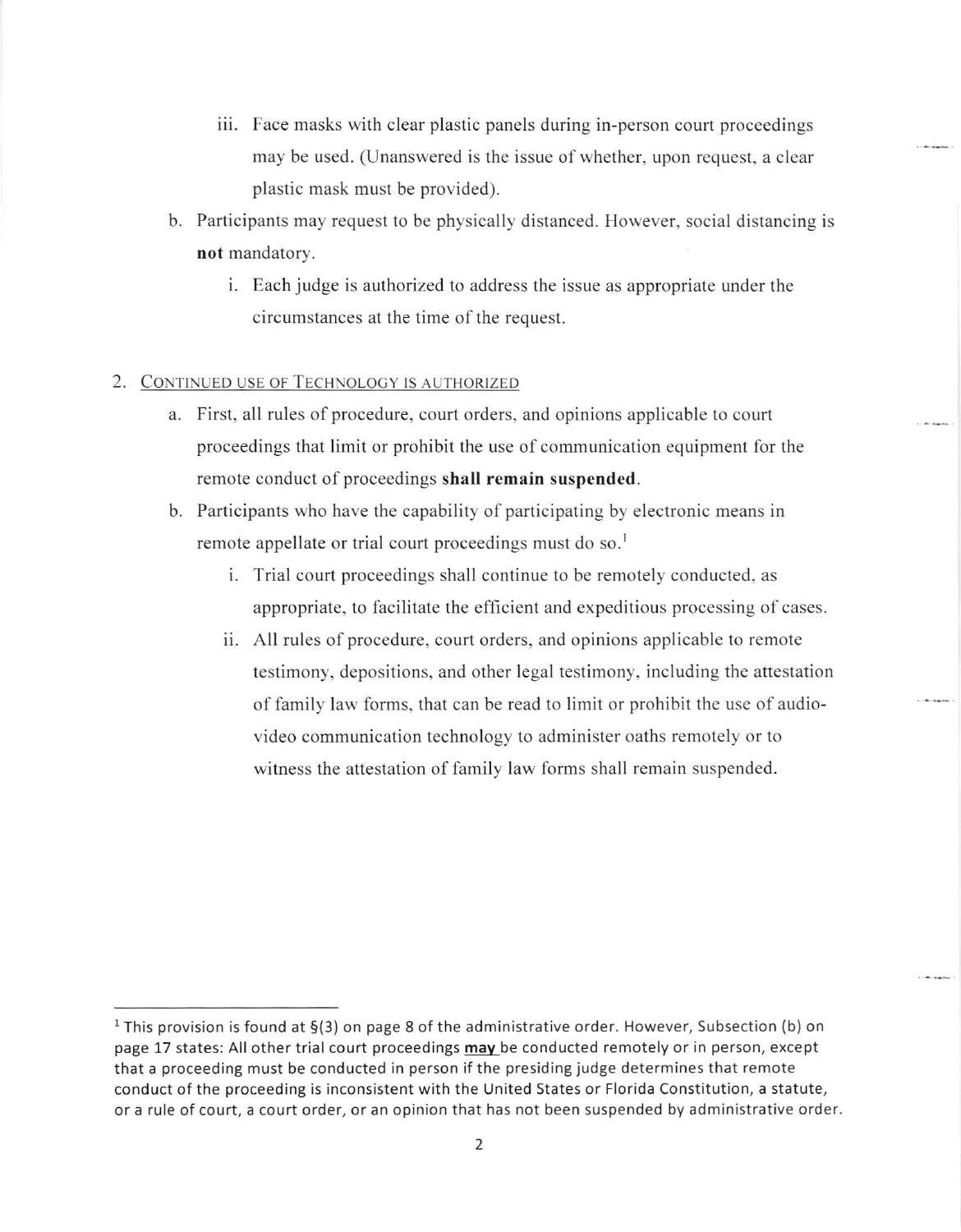Modifications to events handled via zoom or in person are outlined by ALL Charlotte County Judges and Magistrate below:

# Judges Alessandroni

Hearings to determine whether an individual should be involuntarily committed under the Baker Act or the Marchman Act will be conducted in person unless that individual waives the right to physical presence at the hearing. All other matters including FIRST APPEARANCE AND GUARDIANSHIP will remain via ZOOM until further notice

## Judge Bell

County Criminal and Civil trials will be in person, all other matters will remain via ZOOM until further notice.

#### Judge Burns

County Criminal and Civil trials will be in person, all other matters will remain via ZOOM until further notice.

#### Judge Cupp

Any/all pleas, ERC, evidentiary or any other type of hearings will be in court, in person for all parties. ALL ARRAIGNMENTS, CMC and PTC will continue via ZOOM.

#### Judge Evans:

DV remains in person. All other matters will remain via ZOOM until further notice. On and after 6/21/21 when scheduling a motion or hearing with Judge Evans, her JA will advise if the matter will be set via ZOOM or in person.

 $1.10 - 0.0000$